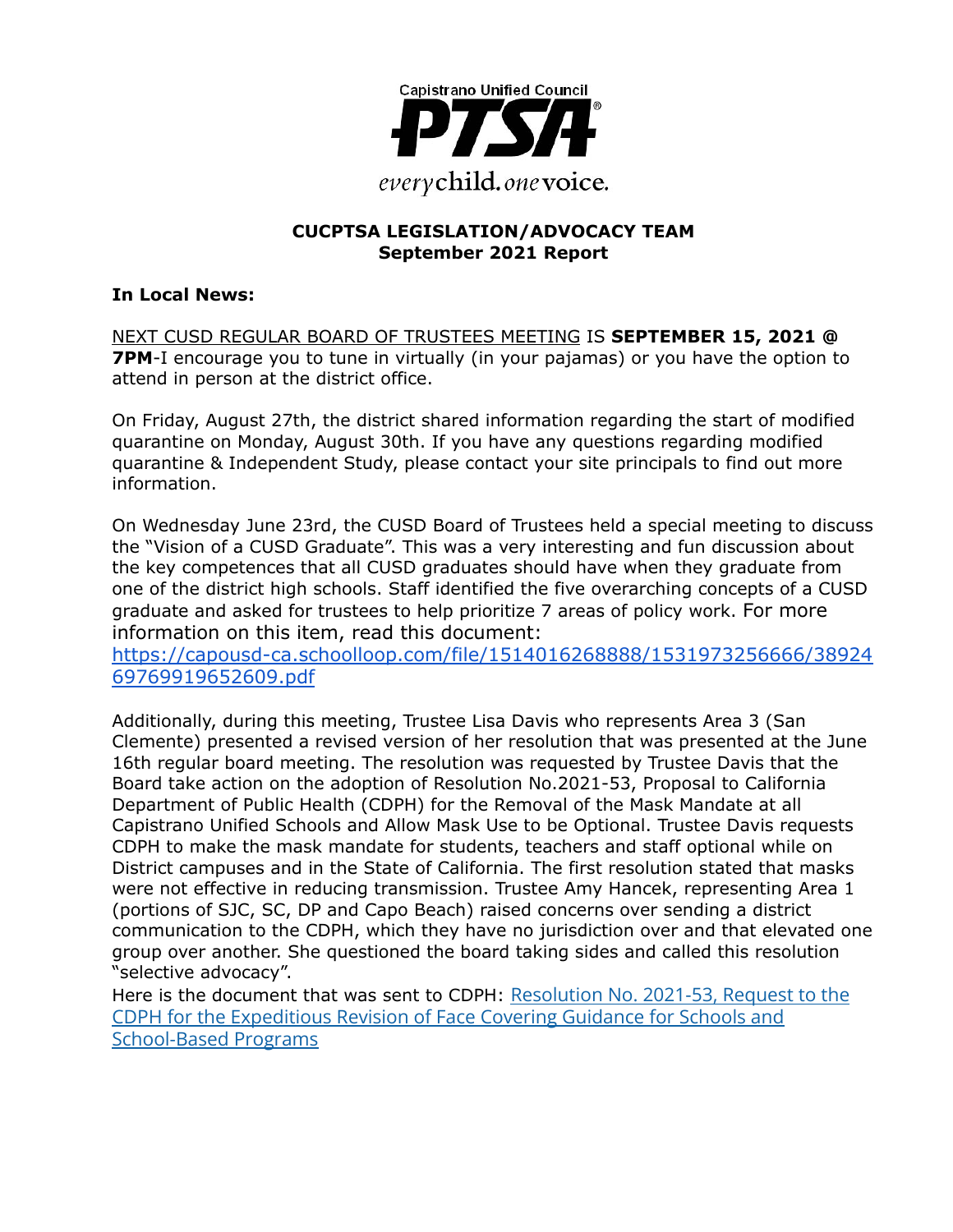A couple things I want to mention:

Kevin Gordon of Capitol Advisors does a weekly video "podcast" on YouTube that can be found here:  $\bullet$  K-12 Politics and Tech [Update:](https://www.youtube.com/watch?v=puRinAZKkAk) August 13th 2021 There is a new video posted each week. I encourage you to take 20 minutes to catch up on his latest update.

CUSD Covid-19 Dashboard: <https://webapps.capousd.org/COVID19Dashboard/>

#### CUSD Safety Plan:

[http://capousd-ca.schoolloop.com/file/1514016268908/1218998864154/56585445726](http://capousd-ca.schoolloop.com/file/1514016268908/1218998864154/5658544572628422051.pdf) [28422051.pdf](http://capousd-ca.schoolloop.com/file/1514016268908/1218998864154/5658544572628422051.pdf)

The District launched an online magazine about the amazing things happening across our district in June of 2019. It is CUSD Insider and can be found at [http://cusdinsider.org/](http://cusdinsider.org/%20) Please take the time to share this online resource with our families, it provides a site for accurate information about our district to counter the mis-information that is spread.

#### **Agendas from the most recent Board of Trustee meetings can be found here:**

August 18, 2021 – Board Meeting

[https://capousd-ca.schoolloop.com/file/1514016268888/1531973256666/18449005440](https://capousd-ca.schoolloop.com/file/1514016268888/1531973256666/1844900544079619920.pdf) [79619920.pdf](https://capousd-ca.schoolloop.com/file/1514016268888/1531973256666/1844900544079619920.pdf)

July 21, 2021 – Board Meeting

[https://capousd-ca.schoolloop.com/file/1514016268888/1531973256666/17381742393](https://capousd-ca.schoolloop.com/file/1514016268888/1531973256666/1738174239377553777.pdf) [77553777.pdf](https://capousd-ca.schoolloop.com/file/1514016268888/1531973256666/1738174239377553777.pdf)

July 21, 2021 – Special Board Meeting -

[https://capousd-ca.schoolloop.com/file/1514016268888/1531973256666/88508493765](https://capousd-ca.schoolloop.com/file/1514016268888/1531973256666/8850849376584361757.pdf) [84361757.pdf](https://capousd-ca.schoolloop.com/file/1514016268888/1531973256666/8850849376584361757.pdf)

Minutes and Audio Recordings of Meetings can be found at [https://capousd.ca.schoolloop.com/pf4/cms2/view\\_page?d=x&group\\_id=15140162688](https://capousd.ca.schoolloop.com/pf4/cms2/view_page?d=x&group_id=1514016268888&vdid=wi10b1qsopu12s#2021-22)

[88&vdid=wi10b1qsopu12s#2021-22](https://capousd.ca.schoolloop.com/pf4/cms2/view_page?d=x&group_id=1514016268888&vdid=wi10b1qsopu12s#2021-22)

Minutes are listed once approved, audio is typically posted within a day or two of the meeting. Also, on this page are links to 2020-2021 minutes/agendas/audio and previous years.

**CUCPTSA Legislation/Advocacy Racial Equity Book Club:** We have formed a book club and we are currently reading If you are interested in joining us, please contact Michele Ploessel-Campbell by email myshel@ix.netcom.com.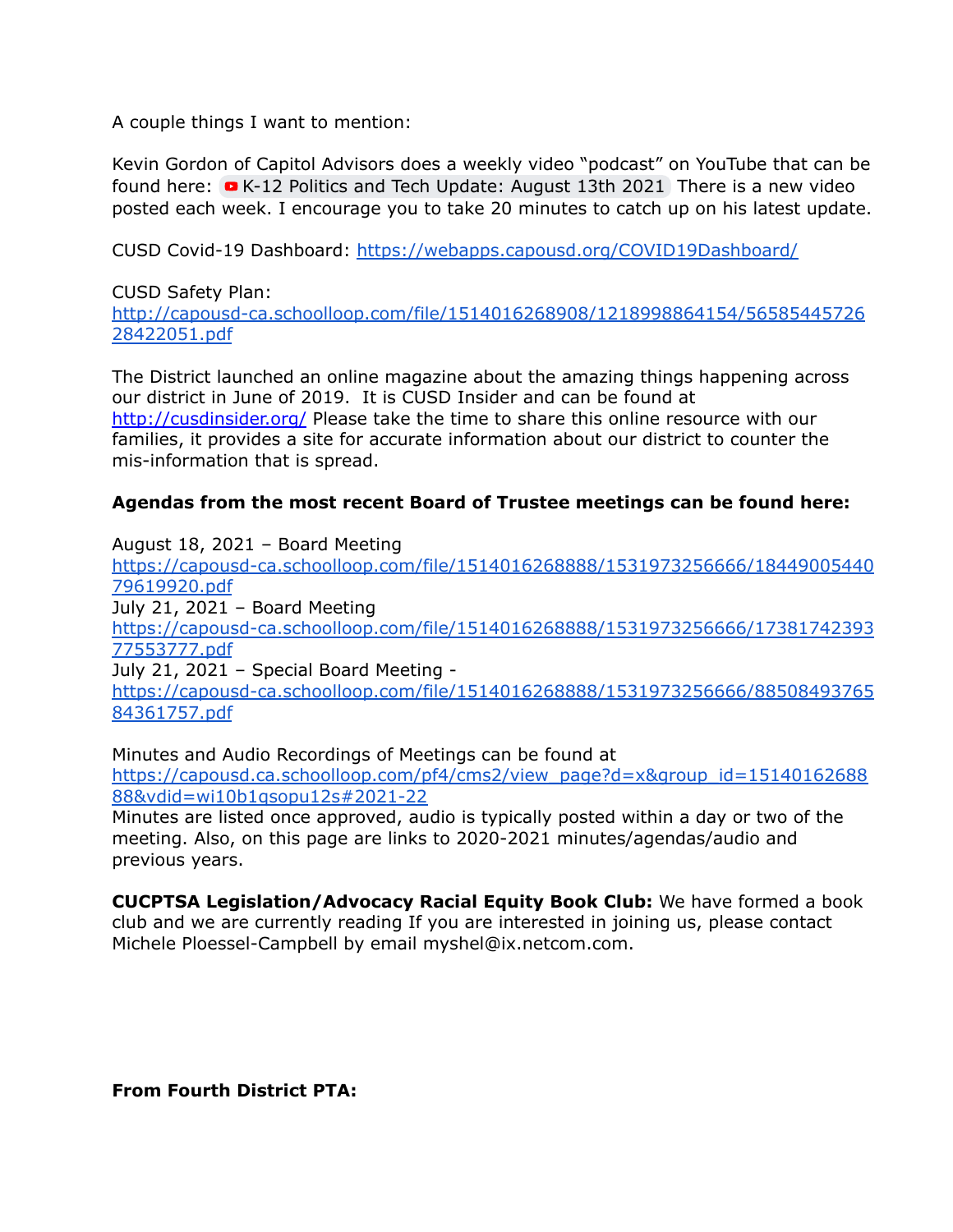### **Talking Points for Legislative Chairs, June, 2021**

Details are in the June issue of the *Advocacy Communicator.*

- Good News! The May revise that Governor Newsom proposed would bring the state's K-12 education budget to the highest level in state history. It would provide funding for almost every item on PTA's wish list.
- PTA is delighted with the proposed budget. PTA's only argument is with the governor's plan to incorporate distance learning into existing independent study programs. PTA believes a quality distance learning option should be available to students who can not or do not want to attend school in person.
- The last CAPTA Advocacy webinar will be held June 2 from 7-8pm. Directions to join are in the communicator.
- One of the things that PTA has been concerned about during the pandemic is the mental health of children. The governor's budget would provide new funding to support mental health services at schools.
- This is our last chance to provide input to our schools district's Local Control and Accountablilty Plan (LCAP), which has to be approved by our school board by the end of June. It's important for the school district to hear about our priorities for the next year.
- The LCAP relates the Local Control Funding Formula (LCFF). What is LCFF? There is a brief explanation in the communicator.

Our school district should be finishing up the LCAP process for this year. Now is a good time to review and reflect on the revised LCAP and our involvement in developing it. The *Communicator* has some good questions to ask ourselves.

Back issues of the Communicator can be found at: <http://www.fourthdistrictpta.org/advocacy-communicator/>

#### **In State News:**

**California moving to pioneer free meals for all students-**East Bay senator's bill could make California the first state in the country to provide universal school meals by Ali Tadayon- The "Free School Meals for All" bill SB 364, starting in 2022-2023 school year, would guarantee free breakfast and lunch for all California students and eliminate the application process that proved a barrier to many families making California the first state to have a statewide program.

[https://edsource.org/2021/california-moving-to-pioneer-free-meals-for-all-students/65](https://edsource.org/2021/california-moving-to-pioneer-free-meals-for-all-students/652779) [2779](https://edsource.org/2021/california-moving-to-pioneer-free-meals-for-all-students/652779)

**What is independent study in California? School districts must offer it as an alternative to in-person instruction in the 2021-22** by John Fensterwald and Sydney Johnson- AB 130 which lays out the requirements for independent study, is either silent or ambiguous on several issues that concern parents and school districts. If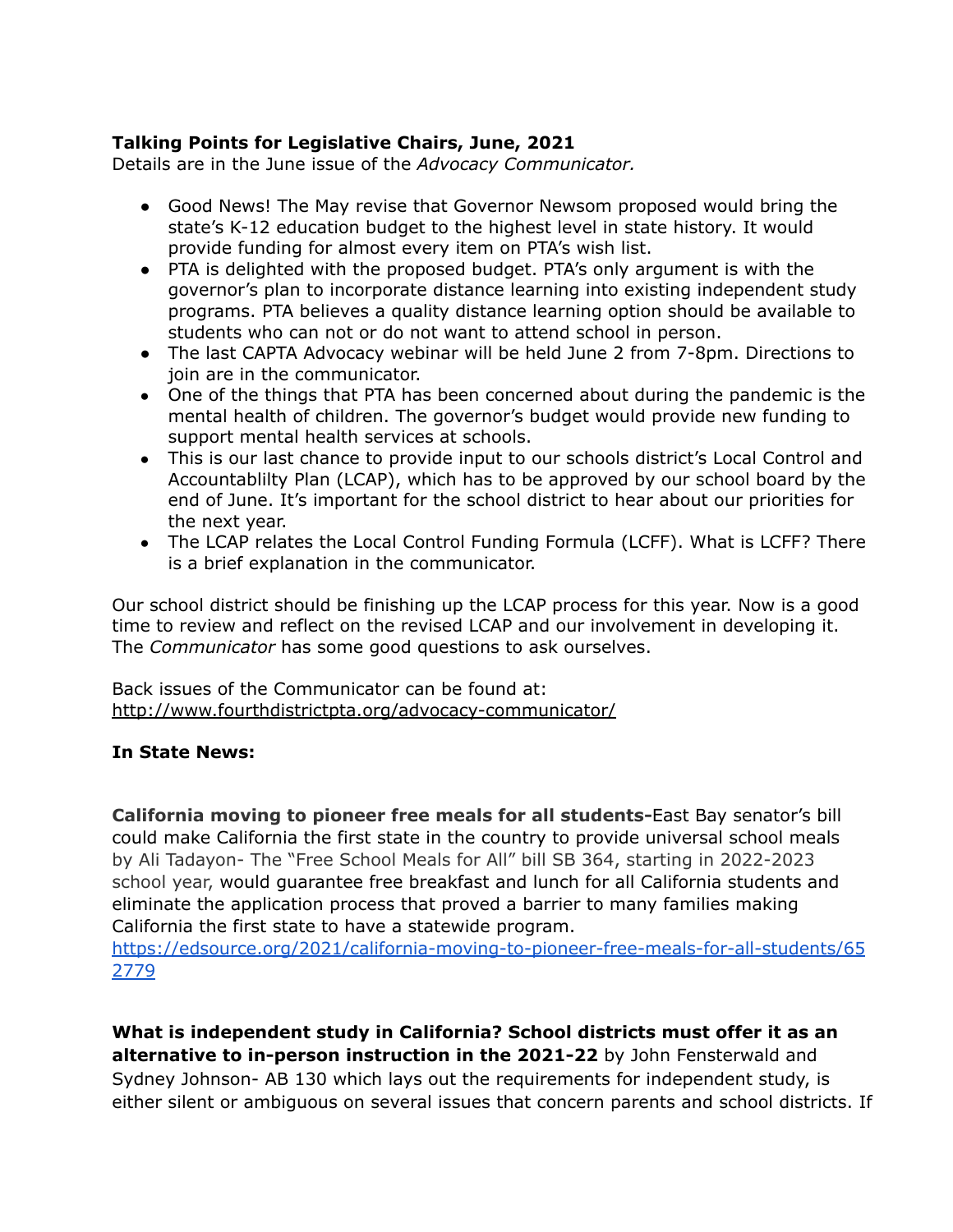you have additional questions about what independent study looks like for your student, I encourage you to reach out to your site principal. <https://edsource.org/2021/quick-guide-what-is-independent-study-in-california/659197>

**Quarantines and teacher shortages: a double whammy for California districts** by John Fensterwald- Calls from Superintendents and lobbyists to change parts of AB 130 the independent study enrollment and accountability procedures and allow students to learn from home over zoom while they are quarantined. Read the complete article here: [https://edsource.org/2021/quarantines-and-teacher-shortages-a-double-whammy-for-californ](https://edsource.org/2021/quarantines-and-teacher-shortages-a-double-whammy-for-california-districts/660337) [ia-districts/660337](https://edsource.org/2021/quarantines-and-teacher-shortages-a-double-whammy-for-california-districts/660337)

# **At the National Level:**

**Special education programs have funding but lack the educators** by Kara Arundel- In this article in the K-12 Dive publication, they explore, due to the pandemic, the growing need for individualized services for students with disabilities and the funding to hire those staff members but the lack of personnel to fill those vacancies. Explore more:

[https://www.k12dive.com/news/special-education-programs-have-funding-but-lack-the](https://www.k12dive.com/news/special-education-programs-have-funding-but-lack-the-educators/603278/?utm_source=Sailthru&utm_medium=email&utm_campaign=Newsletter%20Weekly%20Roundup:%20K-12%20Dive:%20Daily%20Dive%2007-17-2021&utm_term=K-12%20Dive%20Weekender) [-educators/603278/?utm\\_source=Sailthru&utm\\_medium=email&utm\\_campaign=Newsl](https://www.k12dive.com/news/special-education-programs-have-funding-but-lack-the-educators/603278/?utm_source=Sailthru&utm_medium=email&utm_campaign=Newsletter%20Weekly%20Roundup:%20K-12%20Dive:%20Daily%20Dive%2007-17-2021&utm_term=K-12%20Dive%20Weekender) [etter%20Weekly%20Roundup:%20K-12%20Dive:%20Daily%20Dive%2007-17-2021&u](https://www.k12dive.com/news/special-education-programs-have-funding-but-lack-the-educators/603278/?utm_source=Sailthru&utm_medium=email&utm_campaign=Newsletter%20Weekly%20Roundup:%20K-12%20Dive:%20Daily%20Dive%2007-17-2021&utm_term=K-12%20Dive%20Weekender) [tm\\_term=K-12%20Dive%20Weekender](https://www.k12dive.com/news/special-education-programs-have-funding-but-lack-the-educators/603278/?utm_source=Sailthru&utm_medium=email&utm_campaign=Newsletter%20Weekly%20Roundup:%20K-12%20Dive:%20Daily%20Dive%2007-17-2021&utm_term=K-12%20Dive%20Weekender)

**Arts provide a natural curricular vehicle for SEL** by Lauren Barack- Visual and performing arts programs can help students learn to explore feelings while also embracing impulse control and delayed gratification. Read the complete article at: [https://www.k12dive.com/news/arts-provide-a-natural-curricular-vehicle-for-sel/60173](https://www.k12dive.com/news/arts-provide-a-natural-curricular-vehicle-for-sel/601731/?utm_source=Sailthru&utm_medium=email&utm_campaign=Issue:%202021-06-22%20K-12%20Dive%20%5Bissue:35002%5D&utm_term=K-12%20Dive) [1/?utm\\_source=Sailthru&utm\\_medium=email&utm\\_campaign=Issue:%202021-06-22](https://www.k12dive.com/news/arts-provide-a-natural-curricular-vehicle-for-sel/601731/?utm_source=Sailthru&utm_medium=email&utm_campaign=Issue:%202021-06-22%20K-12%20Dive%20%5Bissue:35002%5D&utm_term=K-12%20Dive) [%20K-12%20Dive%20%5Bissue:35002%5D&utm\\_term=K-12%20Dive](https://www.k12dive.com/news/arts-provide-a-natural-curricular-vehicle-for-sel/601731/?utm_source=Sailthru&utm_medium=email&utm_campaign=Issue:%202021-06-22%20K-12%20Dive%20%5Bissue:35002%5D&utm_term=K-12%20Dive)

**Map: How Much Money Each State Spends Per Student** by EdWeek [https://www.edweek.org/ew/collections/quality-counts-2019-state-finance/map-per-pu](https://www.edweek.org/ew/collections/quality-counts-2019-state-finance/map-per-pupil-spending-state-by-state.html) [pil-spending-state-by-state.html](https://www.edweek.org/ew/collections/quality-counts-2019-state-finance/map-per-pupil-spending-state-by-state.html) A look at per student spending across the USA. These are averaged numbers across a state, so you don't see the range of spending differences that happen even within a single state.

# **From the National PTA:**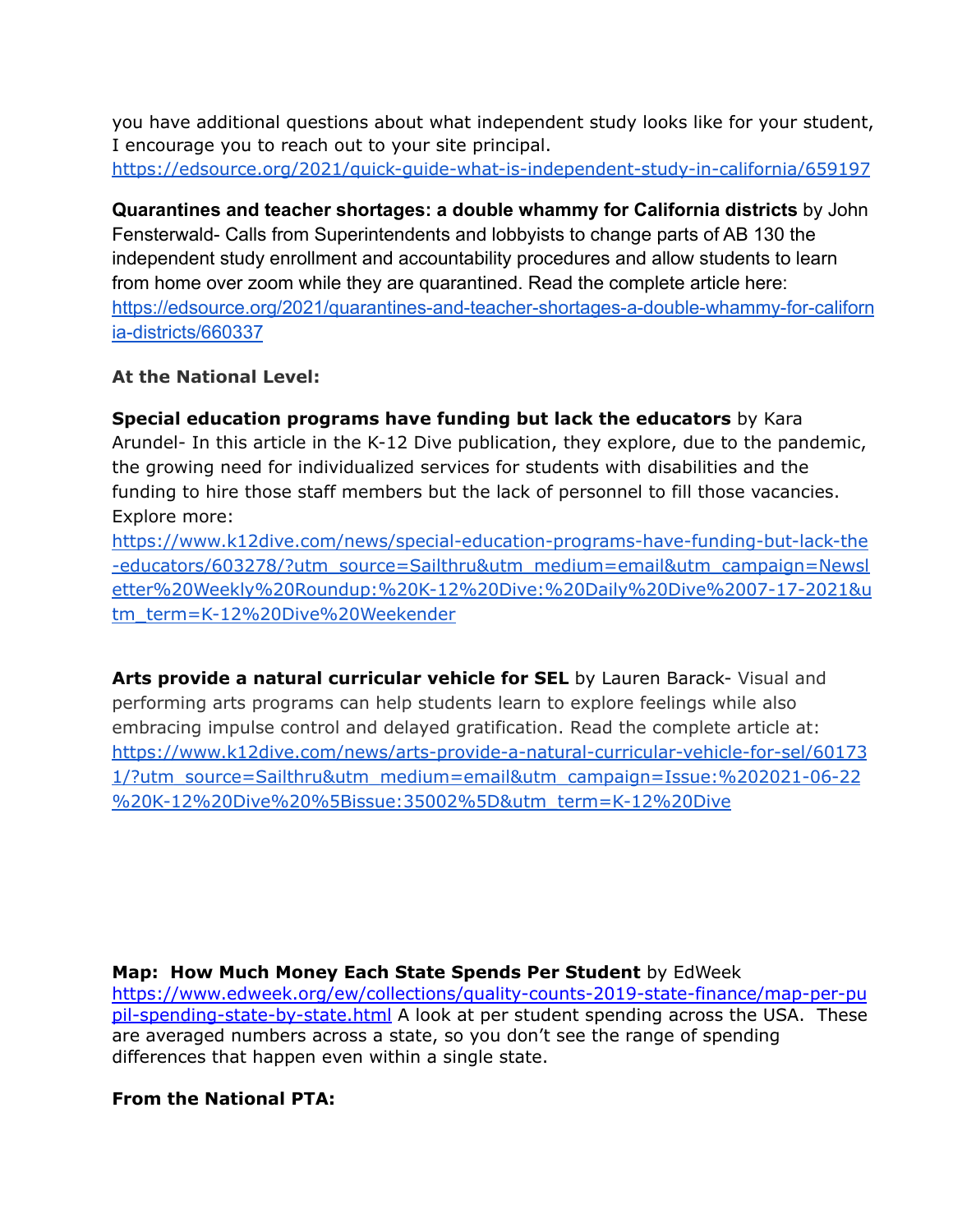**Recognizing the Power in Arts Education-National Arts in Education Week (September 12 - 18, 2021)** is a national celebration recognizing the transformative power of the arts in education. Designated by Congress in 2010 through House Resolution 275, this celebration is designated to bring attention to this cause for elected officials and educational decision makers across the country and to support equitable access to the arts for all students. Hopefully your unit is celebrating this special week by hosting National #PTAReflections program (**[PTA.org/Reflections](https://www.pta.org/home/programs/reflections)**), speaking up for arts education in your school community (**[PTA.org/ArtsEd](https://www.pta.org/home/programs/reflections/artsedtools)**) and sharing your story during National Arts in Education Week!

# **Advocacy letters for National PTA:**

Please visit the Take Action site <https://www.pta.org/home/advocacy/take-action> to send a letter to your Congress members on the issues of the day/week/month. Here you can keep up-to-date on the latest issues the National PTA is supporting or opposing.

The  $117<sup>th</sup>$  Congress is considering the following legislation items. The National PTA is supporting (green checkmarks) or opposing (red x) the following items:

### **Child Health and Safety**

**C H.R. 586: STANDUP Act of 2021** | 117th Congress (2021-2022) **M.R. 1319: American Rescue Plan Act of 2021** | 117th Congress (2021-2022) **S. 441: STURDY Act** | 117th Congress (2021-2022)

# **Early Learning and Childhood Education**

H.Con.Res. 4: Supporting the goals and ideals of No Name-Calling Week in bringing attention to name-calling of all kinds and providing schools with the tools and inspiration to launch an ongoing dialogue about ways to eliminate name-calling, bullying, and harassment in their communities. | 117th Congress (2021-2022)

HR 2817: To amend the Child Care and Development Block Grant Act of 1990 and the Head Start Act to promote child care and early learning, and for other purposes. | 117th Congress (2021-2022)

S. 1360: Child Care for Working Families Act | 117th Congress (2021-2022)

# **Federal Investments in Education**

**M.R. 604: Reopen and Rebuild America's Schools Act of 2021 | 117th Congress** (2021-2022)

**H.R. 764: Keep Our PACT Act** | 117th Congress (2021-2022))

S. 72: Keep Our PACT Act | 117th Congress (2021-2022)

**■ S. 96: Reopen and Rebuild America's Schools Act of 2021** | 117th Congress (2021-2022)

# **Gun Safety and Violence Prevention**